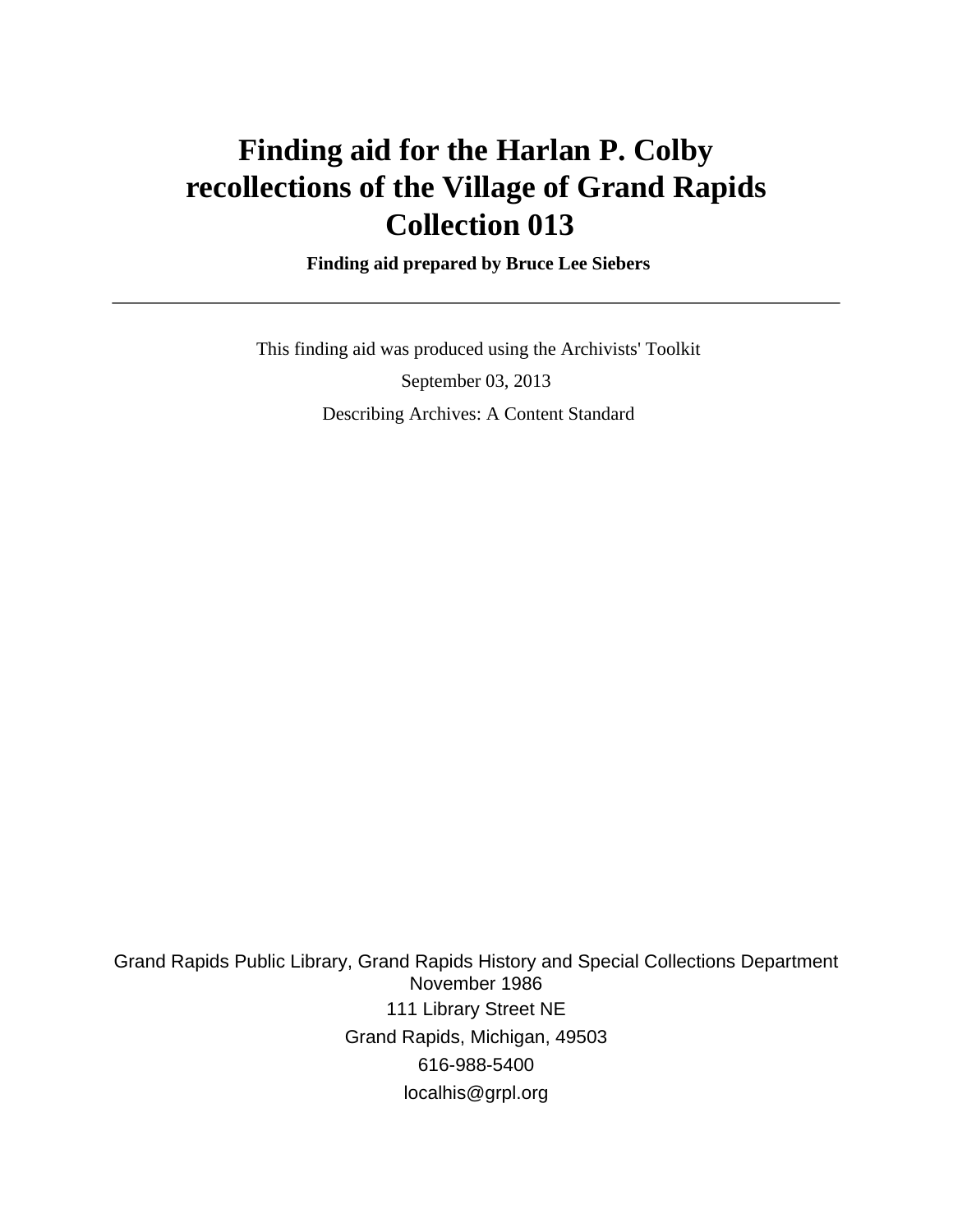## **Table of Contents**

 $\overline{\phantom{a}}$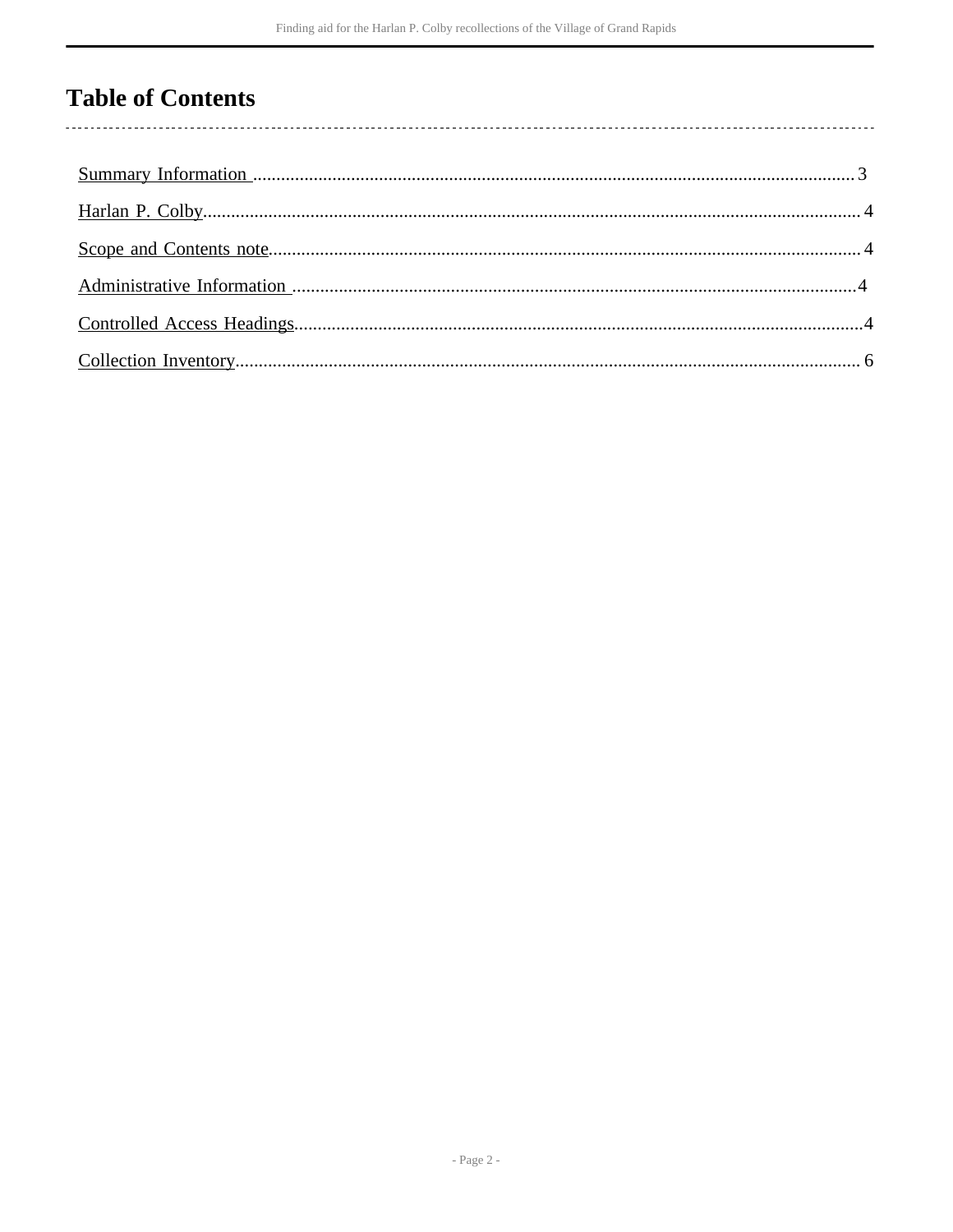# <span id="page-2-0"></span>**Summary Information**

| <b>Repository</b>       | Grand Rapids Public Library, Grand Rapids History and Special<br><b>Collections Department</b>                                                                                                                                                                                                                                                                                                                        |
|-------------------------|-----------------------------------------------------------------------------------------------------------------------------------------------------------------------------------------------------------------------------------------------------------------------------------------------------------------------------------------------------------------------------------------------------------------------|
| <b>Creator - Author</b> | Colby, Harlan P., 1841-1925                                                                                                                                                                                                                                                                                                                                                                                           |
| <b>Title</b>            | Harlan P. Colby recollections of the Village of Grand Rapids                                                                                                                                                                                                                                                                                                                                                          |
| Date [inclusive]        | 1833-1855                                                                                                                                                                                                                                                                                                                                                                                                             |
| <b>Extent</b>           | 0.5 Linear feet One folder                                                                                                                                                                                                                                                                                                                                                                                            |
| Language                | English                                                                                                                                                                                                                                                                                                                                                                                                               |
| <b>Abstract</b>         | Harlan P. Colby (1841-1925) was a native of Grand Rapids, Michigan.<br>This collection contains an original manuscript written by Colby in 1855.<br>He records a history of Grand Rapids from 1833 through 1855, describing<br>people, places and events and providing some statistical data on the<br>village's development. The manuscript details the daily hardships in a<br>mid-19th century frontier community. |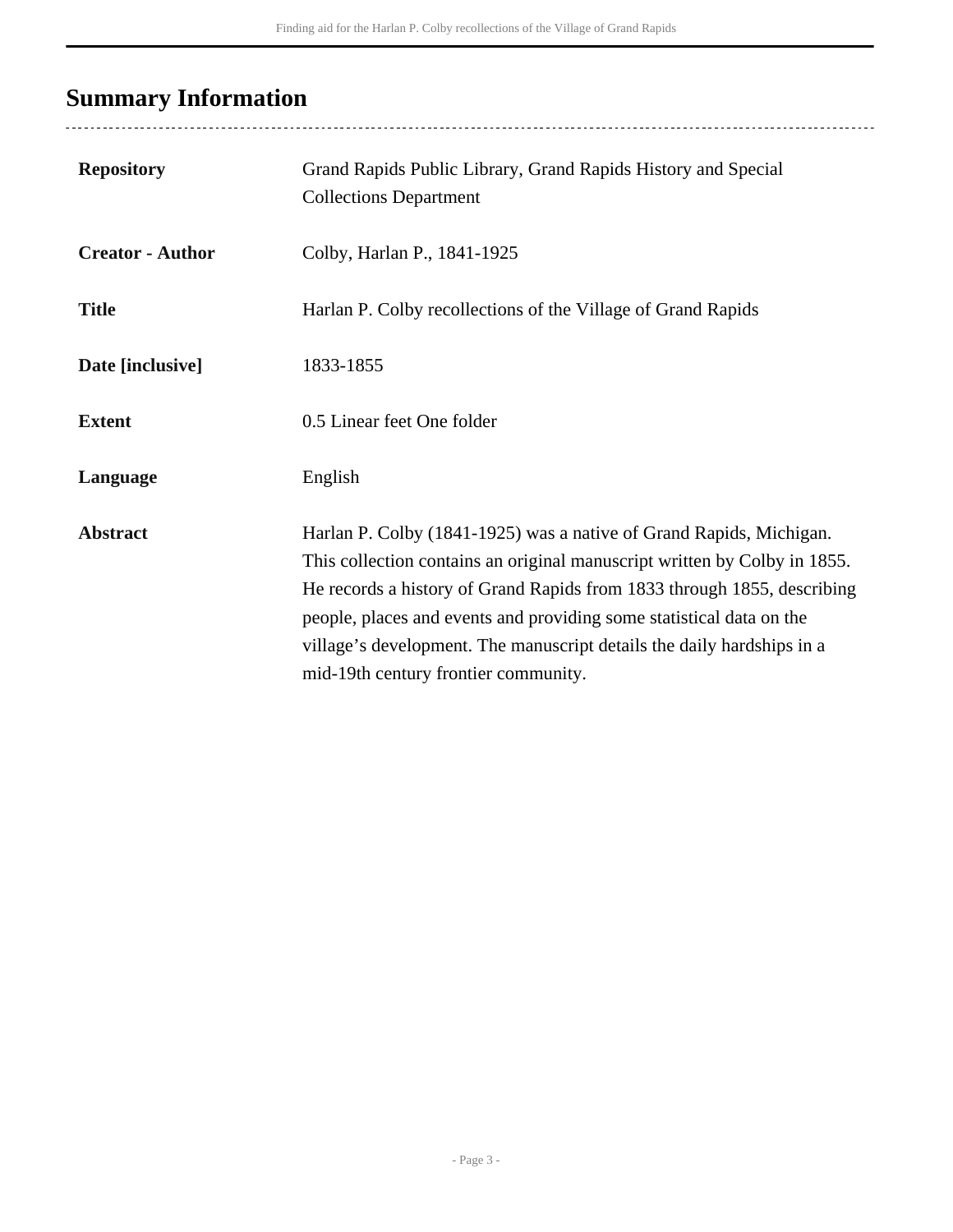## <span id="page-3-0"></span>**Harlan P. Colby**

Harlan P. Colby (1841-1925) was a native of Grand Rapids, Michigan. In 1865, along with James McKee, Colby opened Colby, Sons & Company, a carriage maker. Shortly afterward, the firm became Colby, Wood & Company, with Wood buying out the partners on 1 February 1868. Thereupon Colby opened his second carriage shop, Colby, Craig & Company.

### <span id="page-3-1"></span>**Scope and Contents note**

Contains the original manuscript, written in 1855, and one copy, on acid free paper, of Colby's recollections of the Village of Grand Rapids. It provides descriptions of people, places, events, and some statistical data on the village's development. It details the daily hardships in a mid-19th century frontier community.

## <span id="page-3-2"></span>**Administrative Information**

#### **Publication Information**

Grand Rapids Public Library, Grand Rapids History and Special Collections Department November 1986

#### **Immediate Source of Acquisition note**

Accession Number: 1986.236; Donor: Georgia Ansorge, 1986

### <span id="page-3-3"></span>**Controlled Access Headings**

**Genre(s)**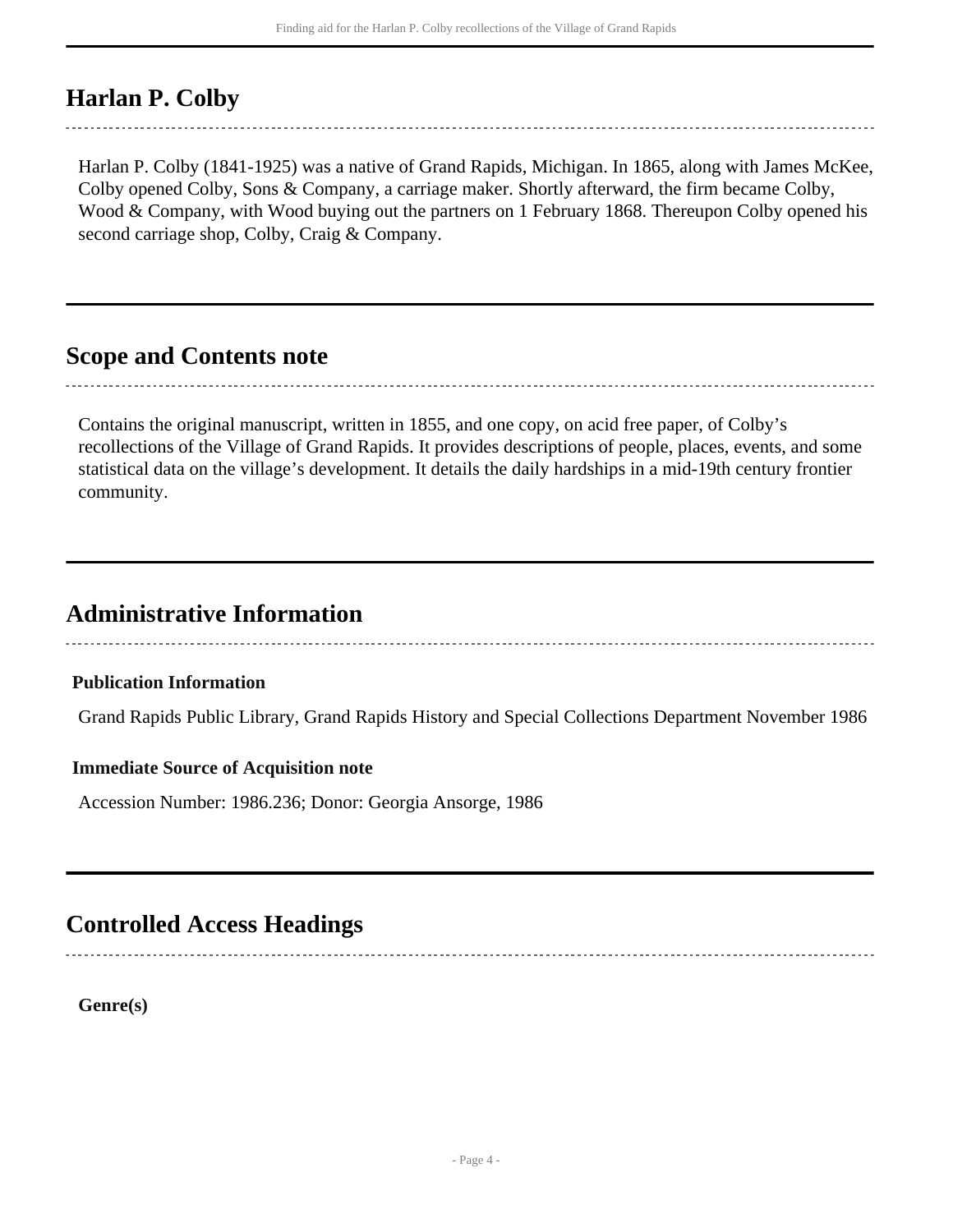• personal papers

### **Geographic Name(s)**

• Grand Rapids (Mich.) -- History -- 19th Century

### **Subject(s)**

• Frontier and pioneer life -- Michigan -- Kent County